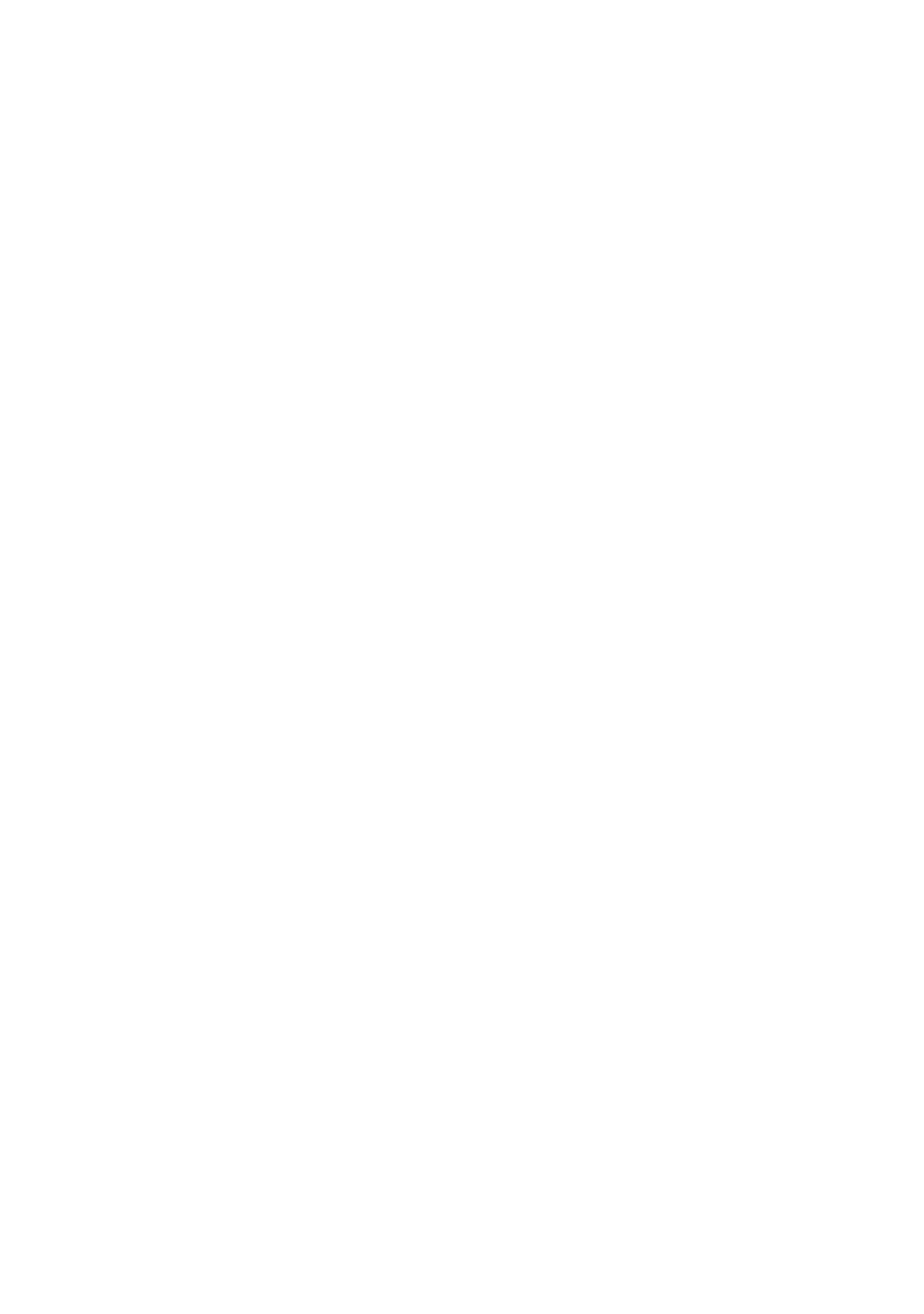### **Mountain Walking Instructor Scheme Syllabus**

| <b>Personal</b><br><b>Mountain Walking</b> | The candidate must be able to demonstrate:                                                                                                                                                                                                                                                                                                                                                                         |
|--------------------------------------------|--------------------------------------------------------------------------------------------------------------------------------------------------------------------------------------------------------------------------------------------------------------------------------------------------------------------------------------------------------------------------------------------------------------------|
|                                            | care for and leadership of a party scrambling on rocky<br>$\bullet$<br>terrain including the use of short rope techniques;<br>safe control of a party in descent and retreat on steep<br>broken ground;<br>knowledge and use of a wide range of equipment<br>a suitable choice of route, given the ability of a party,<br>٠<br>weather and conditions:<br>navigation, with speed and efficiency in all conditions. |
| <b>Instruction</b>                         | <b>Mountain Walking</b> The candidate must be able to:                                                                                                                                                                                                                                                                                                                                                             |
|                                            | structure, organise, lead and perform instruction in<br>mountain walking for participants who range from<br>novice to committed mountain walker;<br>assess the ability of a group and give a safe, enjoyable<br>and educational day;<br>instruct committed mountain walkers in all aspects of<br>mountain craft and leadership;<br>instruct all aspects of navigation.                                             |
|                                            | Mountain Rescue The candidate must be able to assess an accident scene,<br>and implement appropriate action.                                                                                                                                                                                                                                                                                                       |
| <b>Risk</b><br><b>Assessment</b>           | The candidate must be:<br>aware of the responsibilities of the mountain walking<br>instructor to the South African Mountaineering                                                                                                                                                                                                                                                                                  |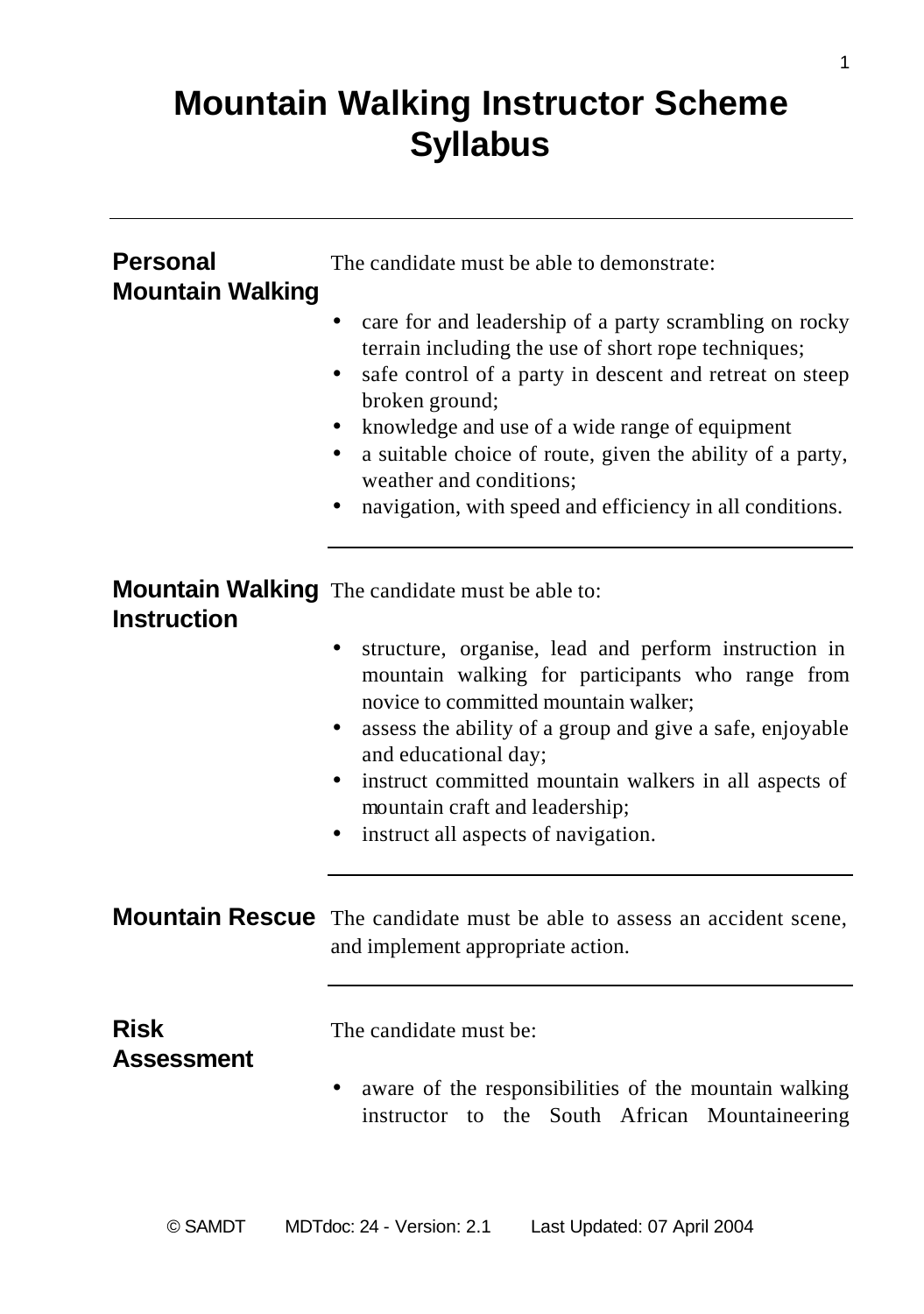Development and Training programme, employer and society; • able to evaluate the needs and requirements of the individual and the party and to obtain a suitable level of adventure, risk and safety. **Accreditation** The candidate must be: **Scheme** • able to demonstrate an ability to instruct and supervise the elements of the Basic and Advanced Mountain Walking Leader Schemes; • aware of the standards required for assessment of the above certificates and knowledgeable on suitable methods of assessment; • knowledgeable on the philosophy, structure and organisation of the above certificates. **Mountain** The candidate must be: **Environment** • knowledgeable on the mountain environment, including: geology, natural history, flora and fauna; • knowledgeable on the multiple use of mountain areas and the necessity for the conservation and protection of land against human pressures; • aware of the problems relating to access to mountainous country and our impact upon it; • able to enthuse and educate others in the above topics. **Development of** The candidate must be able to demonstrate: **Mountain Walking** • knowledge of mountain walking history; • knowledge of a wide range of mountain literature including instructional books, guide books and biographical elements; • knowledge of the structure of mountaineering clubs and organisations.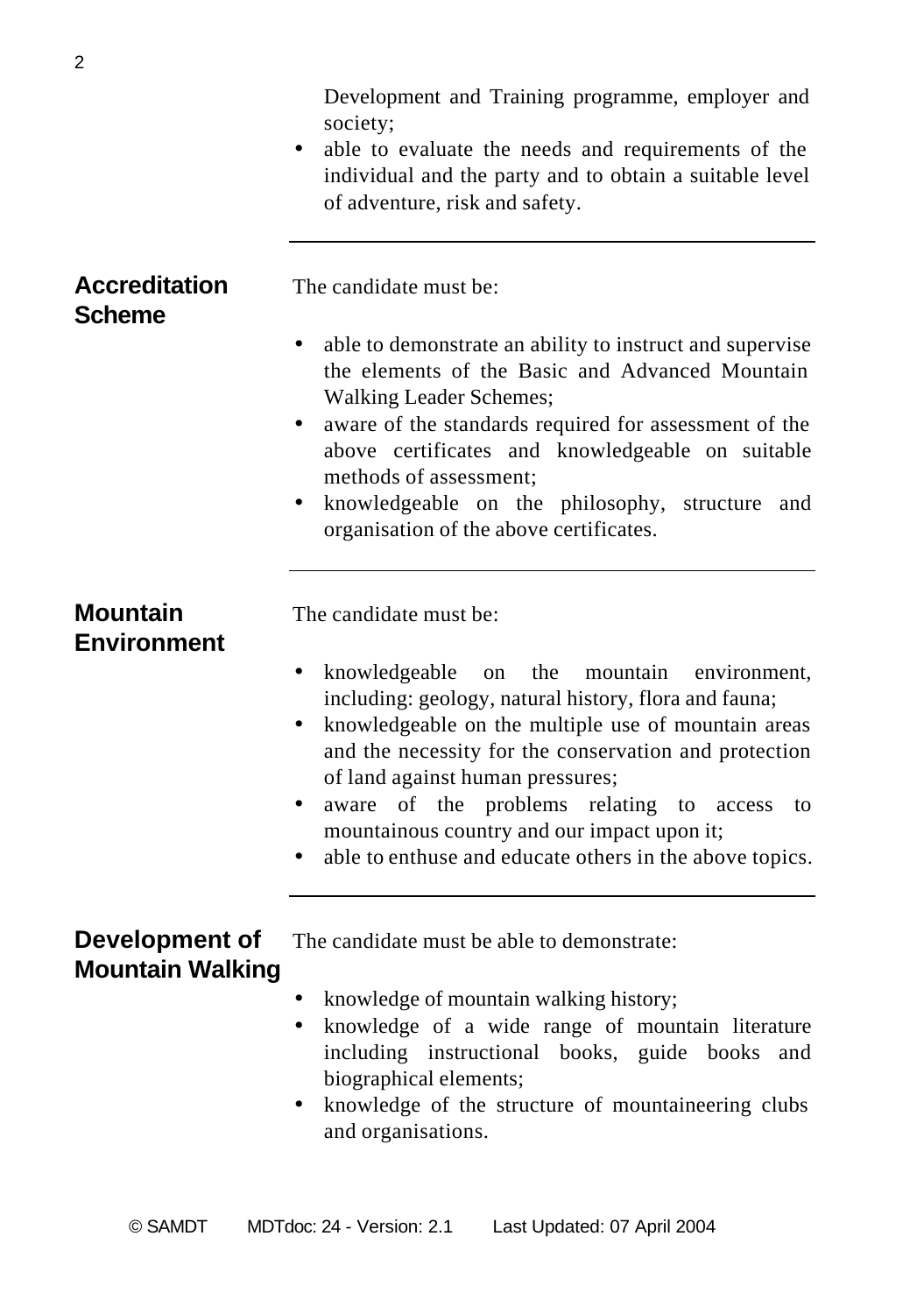### **Mountain Walking Instructor Scheme Acknowledgements**

- 1. **South African Mountaineering Development and Training Programme** Technical Committee.
- 2. **Mountain Club of South Africa. National Training Sub-committee (1994)** *Mountain Leadership Training Scheme*. *Proposed Policy and Guidelines a Consultative Document.*
- 3. **Union Internationale des Associations d'Alpinisme** Working Group Training Standards *Model Training Standards for voluntary Leaders and Instructors.*
- 4. **Mountain Leader Training Board (UK)** *Mountain Instructor Scheme Prospectus and Syllabus.*
- 5. **United Kingdom Mountain Training Board (1994)** *Mountain Instructor Scheme Prospectus and Syllabus*.
- 6. **United Kingdom Mountain Training Board (1995)** *National Guidelines*.